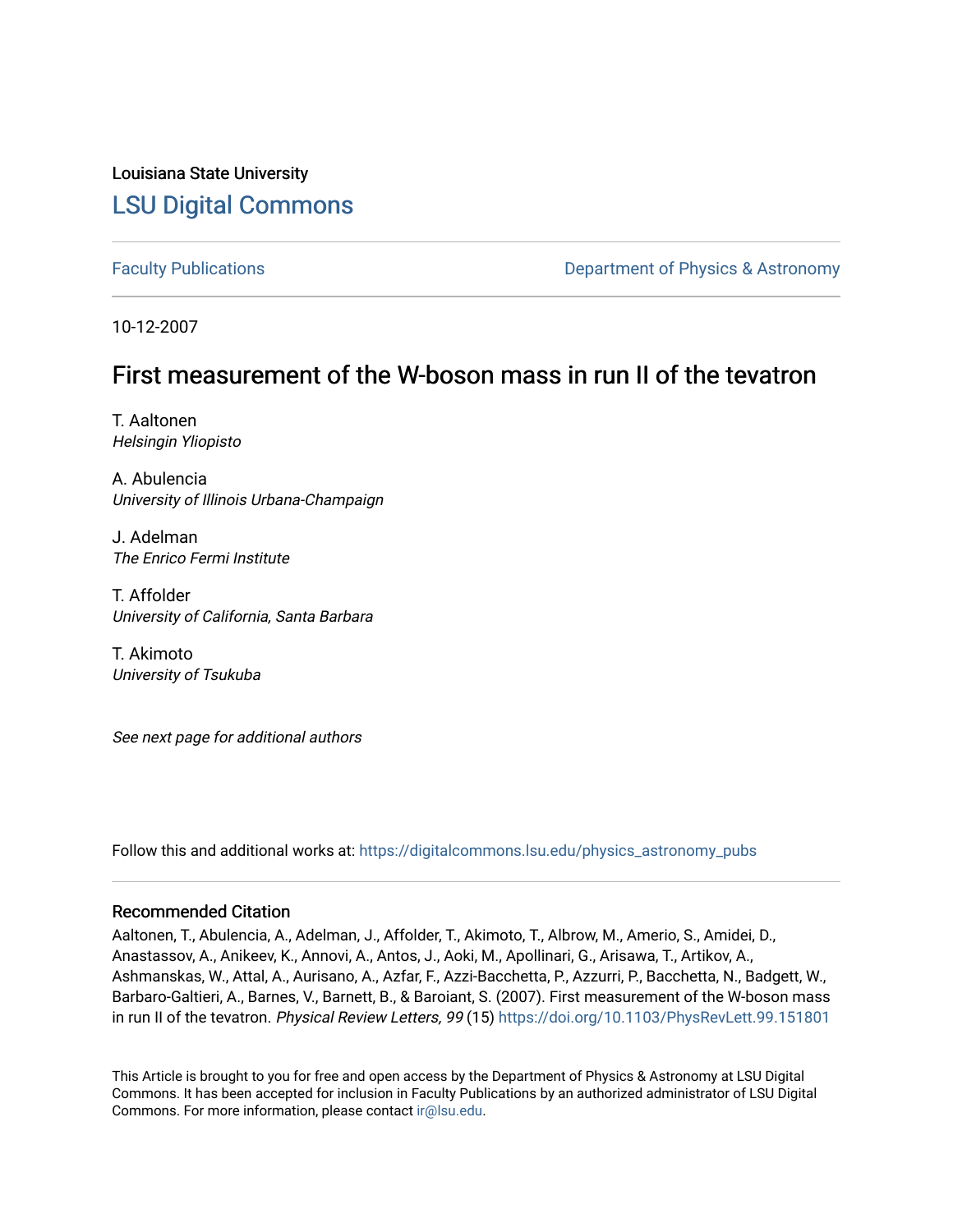## Authors

T. Aaltonen, A. Abulencia, J. Adelman, T. Affolder, T. Akimoto, M. G. Albrow, S. Amerio, D. Amidei, A. Anastassov, K. Anikeev, A. Annovi, J. Antos, M. Aoki, G. Apollinari, T. Arisawa, A. Artikov, W. Ashmanskas, A. Attal, A. Aurisano, F. Azfar, P. Azzi-Bacchetta, P. Azzurri, N. Bacchetta, W. Badgett, A. Barbaro-Galtieri, V. E. Barnes, B. A. Barnett, and S. Baroiant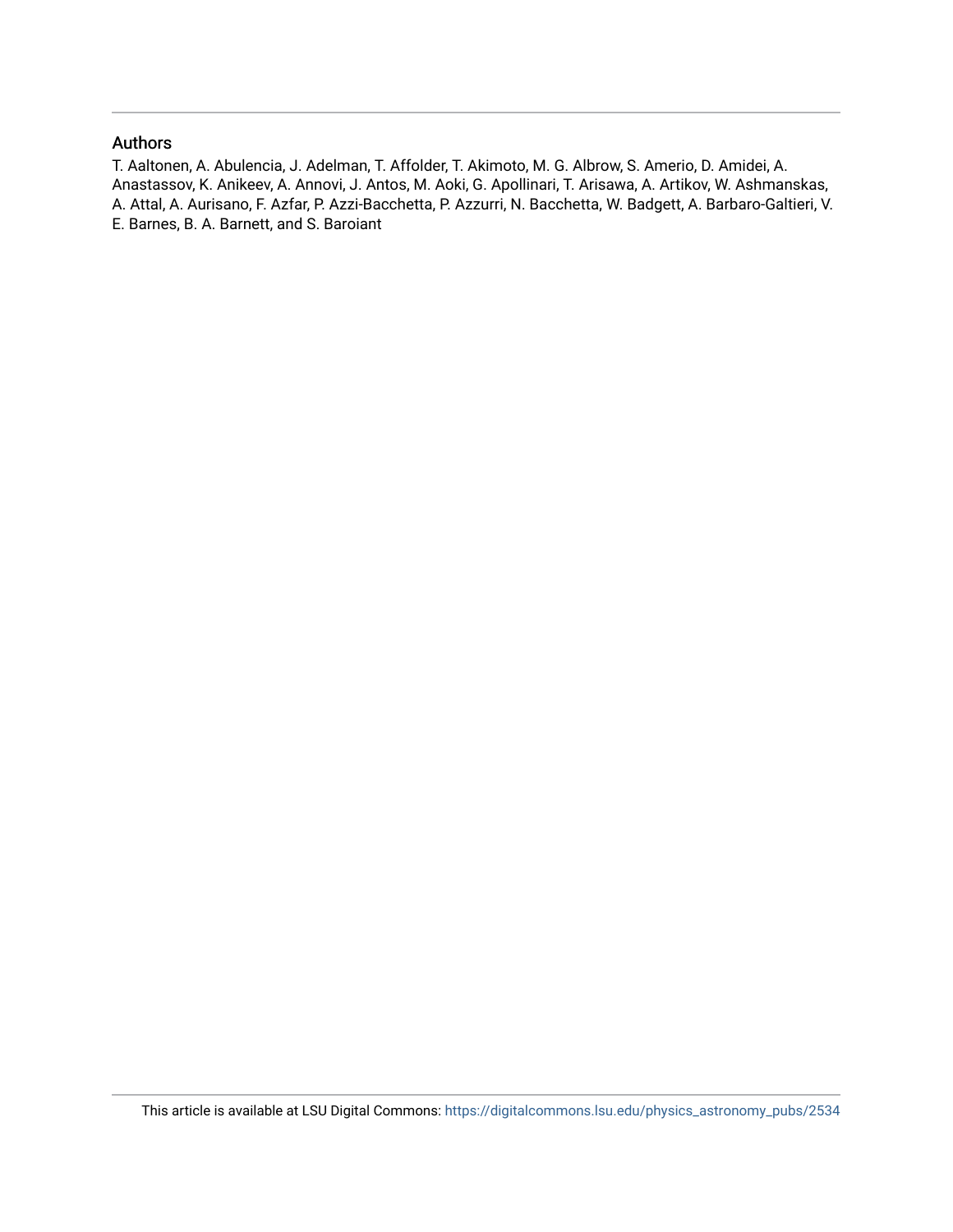## **First Measurement of the** *W***-Boson Mass in Run II of the Tevatron**

<span id="page-2-9"></span><span id="page-2-8"></span><span id="page-2-7"></span><span id="page-2-6"></span><span id="page-2-5"></span><span id="page-2-4"></span><span id="page-2-3"></span><span id="page-2-2"></span><span id="page-2-1"></span><span id="page-2-0"></span>T. Aaltonen,<sup>23</sup> A. Abulencia,<sup>24</sup> J. Adelman,<sup>13</sup> T. Affolder,<sup>10</sup> T. Akimoto,<sup>55</sup> M. G. Albrow,<sup>17</sup> S. Amerio,<sup>43</sup> D. Amidei,<sup>35</sup> A. Anastassov,<sup>52</sup> K. Anikeev,<sup>17</sup> A. Annovi,<sup>19</sup> J. Antos,<sup>14</sup> M. Aoki,<sup>55</sup> G. Apollinari,<sup>17</sup> T. Arisawa,<sup>57</sup> A. Artikov,<sup>15</sup> W. Ashmanskas,<sup>17</sup> A. Attal,<sup>3</sup> A. Aurisano,<sup>53</sup> F. Azfar,<sup>42</sup> P. Azzi-Bacchetta,<sup>43</sup> P. Azzurri,<sup>46</sup> N. Bacchetta,<sup>43</sup> W. Badgett,<sup>17</sup> A. Barbaro-Galtieri,<sup>29</sup> V. E. Barnes,<sup>48</sup> B. A. Barnett,<sup>25</sup> S. Baroiant,<sup>7</sup> V. Bartsch,<sup>31</sup> G. Bauer,<sup>33</sup> P.-H. Beauchemin,<sup>34</sup> F. Bedeschi,<sup>46</sup> S. Behari,<sup>25</sup> G. Bellettini,<sup>46</sup> J. Bellinger,<sup>59</sup> A. Belloni,<sup>33</sup> D. Benjamin,<sup>16</sup> A. Beretvas,<sup>17</sup> J. Beringer,<sup>29</sup> T. Berry,<sup>30</sup> A. Bhatti,<sup>50</sup> M. Binkley,<sup>17</sup> D. Bisello,<sup>43</sup> I. Bizjak,<sup>31</sup> R. E. Blair,<sup>2</sup> C. Blocker,<sup>6</sup> B. Blumenfeld,<sup>25</sup> A. Bocci,<sup>16</sup> A. Bodek,<sup>49</sup> V. Boisvert,<sup>49</sup> G. Bolla,<sup>48</sup> A. Bolshov,<sup>33</sup> D. Bortoletto,<sup>48</sup> J. Boudreau,<sup>47</sup> A. Boveia,<sup>10</sup> B. Brau,<sup>10</sup> L. Brigliadori,<sup>5</sup> C. Bromberg,<sup>36</sup> E. Brubaker,<sup>13</sup> J. Budagov,<sup>15</sup> H. S. Budd,<sup>49</sup> S. Budd,<sup>24</sup> K. Burkett,<sup>17</sup> G. Busetto,<sup>43</sup> P. Bussey,<sup>21</sup> A. Buzatu,<sup>34</sup> K. L. Byrum,<sup>2</sup> S. Cabrera,<sup>16,[q](#page-8-0)</sup> M. Campanelli,<sup>20</sup> M. Campbell,<sup>35</sup> F. Canelli,<sup>17</sup> A. Canepa,<sup>45</sup> S. Carrillo,<sup>18[,i](#page-8-1)</sup> D. Carlsmith,<sup>59</sup> R. Carosi,<sup>46</sup> S. Carron,<sup>34</sup> B. Casal,<sup>11</sup> M. Casarsa,<sup>54</sup> A. Castro,<sup>5</sup> P. Catastini,<sup>46</sup> D. Cauz,<sup>54</sup> M. Cavalli-Sforza,<sup>3</sup> A. Cerri,<sup>29</sup> L. Cerrito,<sup>31,[m](#page-8-2)</sup> S. H. Chang,<sup>28</sup> Y. C. Chen,<sup>1</sup> M. Chertok,<sup>7</sup> G. Chiarelli,<sup>46</sup> G. Chlachidze,<sup>17</sup> F. Chlebana,<sup>17</sup> I. Cho,<sup>28</sup> K. Cho,<sup>28</sup> D. Chokheli,<sup>15</sup> J. P. Chou,<sup>22</sup> G. Choudalakis,<sup>33</sup> S. H. Chuang,<sup>52</sup> K. Chung,<sup>12</sup> W. H. Chung,<sup>59</sup> Y. S. Chung,<sup>49</sup> M. Cilijak,<sup>46</sup> C. I. Ciobanu,<sup>24</sup> M. A. Ciocci,<sup>46</sup> A. Clark,<sup>20</sup> D. Clark,<sup>6</sup> M. Coca,<sup>16</sup> G. Compostella,<sup>43</sup> M. E. Convery,<sup>50</sup> J. Conway,<sup>7</sup> B. Cooper,<sup>31</sup> K. Copic,<sup>35</sup> M. Cordelli,<sup>19</sup> G. Cortiana,<sup>43</sup> F. Crescioli,<sup>46</sup> C. Cuenca Almenar,<sup>7[,q](#page-8-0)</sup> J. Cuevas,<sup>11,1</sup> R. Cu[l](#page-8-3)bertson,<sup>17</sup> J.C. Cully,<sup>35</sup> S. DaRonco,<sup>43</sup> M. Datta,<sup>17</sup> S. D'Auria,<sup>21</sup> T. Davies,<sup>21</sup> D. Dagenhart,<sup>17</sup> P. de Barbaro,<sup>49</sup> S. De Cecco,<sup>51</sup> A. Deisher,<sup>29</sup> G. De Lentdecker,<sup>49[,c](#page-8-4)</sup> G. De Lorenzo,<sup>3</sup> M. Dell'Orso,<sup>46</sup> F. Delli Paoli,<sup>43</sup> L. Demortier,<sup>50</sup> J. Deng,<sup>16</sup> M. Deninno,<sup>5</sup> D. De Pedis,<sup>51</sup> P. F. Derwent,<sup>17</sup> G. P. Di Giovanni,<sup>44</sup> C. Dionisi,<sup>51</sup> B. Di Ruzza,<sup>54</sup> J. R. Dittmann,<sup>4</sup> M. D'Onofrio,<sup>3</sup> C. Dörr,<sup>26</sup> S. Donati,<sup>46</sup> P. Dong,<sup>8</sup> J. Donini,<sup>43</sup> T. Dorigo,<sup>43</sup> S. Dube,<sup>52</sup> J. Efron,<sup>39</sup> R. Erbacher,<sup>7</sup> D. Errede,<sup>24</sup> S. Errede,<sup>24</sup> R. Eusebi,<sup>17</sup> H. C. Fang,<sup>29</sup> S. Farrington,<sup>30</sup> I. Fedorko,<sup>46</sup> W. T. Fedorko,<sup>13</sup> R. G. Feild,<sup>60</sup> M. Feindt,<sup>26</sup> J. P. Fernandez,<sup>32</sup> R. Field,<sup>18</sup> G. Flanagan,<sup>48</sup> R. Forrest,<sup>7</sup> S. Forrester,<sup>7</sup> M. Franklin,<sup>22</sup> J. C. Freeman,<sup>29</sup> I. Furic,<sup>13</sup> M. Gallinaro,<sup>50</sup> J. Galyardt,<sup>12</sup> J. E. Garcia,<sup>46</sup> F. Garberson,<sup>10</sup> A. F. Garfinkel,<sup>48</sup> C. Gay,<sup>60</sup> H. Gerberich,<sup>24</sup> D. Gerdes,<sup>35</sup> S. Giagu,<sup>51</sup> P. Giannetti,<sup>46</sup> K. Gibson,<sup>47</sup> J.L. Gimmell,<sup>49</sup> C. Ginsburg,<sup>17</sup> N. Giokaris,<sup>15[,a](#page-8-5)</sup> M. Giordani,<sup>54</sup> P. Giromini,<sup>19</sup> M. Giunta,<sup>46</sup> G. Giurgiu,<sup>25</sup> V. Glagolev,<sup>15</sup> D. Glenzinski,<sup>17</sup> M. Gold,<sup>37</sup> N. Goldschmidt,<sup>18</sup> J. Goldstein,<sup>42[,b](#page-8-6)</sup> A. Golossanov,<sup>17</sup> G. Gomez,<sup>11</sup> G. Gomez-Ceballos,<sup>33</sup> M. Goncharov,<sup>53</sup> O. González,<sup>32</sup> I. Gorelov,<sup>37</sup> A. T. Goshaw, <sup>16</sup> K. Goulianos, <sup>50</sup> A. Gresele, <sup>43</sup> S. Grinstein, <sup>22</sup> C. Grosso-Pilcher, <sup>13</sup> R. C. Group, <sup>17</sup> U. Grundler, <sup>24</sup> J. Guimaraes da Costa,<sup>22</sup> Z. Gunay-Unalan,<sup>36</sup> C. Haber,<sup>29</sup> K. Hahn,<sup>33</sup> S. R. Hahn,<sup>17</sup> E. Halkiadakis,<sup>52</sup> A. Hamilton,<sup>20</sup> B.-Y. Han,<sup>49</sup> J. Y. Han,<sup>49</sup> R. Handler,<sup>59</sup> F. Happacher,<sup>19</sup> K. Hara,<sup>55</sup> D. Hare,<sup>52</sup> M. Hare,<sup>56</sup> S. Harper,<sup>42</sup> R. F. Harr,<sup>58</sup> R. M. Harris,<sup>17</sup> M. Hartz,<sup>47</sup> K. Hatakeyama,<sup>50</sup> J. Hauser,<sup>8</sup> C. Hays,<sup>42</sup> M. Heck,<sup>26</sup> A. Heijboer,<sup>45</sup> B. Heinemann,<sup>29</sup> J. Heinrich,<sup>45</sup> C. Henderson,<sup>33</sup> M. Herndon,<sup>59</sup> J. Heuser,<sup>26</sup> D. Hidas,<sup>16</sup> C. S. Hill,<sup>10,[b](#page-8-6)</sup> D. Hirschbuehl,<sup>26</sup> A. Hocker,<sup>17</sup> A. Holloway,<sup>22</sup> S. Hou,<sup>1</sup> M. Houlden,<sup>30</sup> S.-C. Hsu,<sup>9</sup> B. T. Huffman,<sup>42</sup> R. E. Hughes,<sup>39</sup> U. Husemann,<sup>60</sup> J. Huston,<sup>36</sup> J. Incandela,  $^{10}$  G. Introzzi,  $^{46}$  M. Iori,  $^{51}$  A. Ivanov,  $^{7}$  B. Iyutin,  $^{33}$  E. James,  $^{17}$  D. Jang,  $^{52}$  B. Jayatilaka,  $^{16}$  D. Jeans,  $^{51}$ E. J. Jeon,<sup>28</sup> S. Jindariani,<sup>18</sup> W. Johnson,<sup>7</sup> M. Jones,<sup>48</sup> K. K. Joo,<sup>28</sup> S. Y. Jun,<sup>12</sup> J. E. Jung,<sup>28</sup> T. R. Junk,<sup>24</sup> T. Kamon,<sup>53</sup> P. E. Karchin,<sup>58</sup> Y. Kato,<sup>41</sup> Y. Kemp,<sup>26</sup> R. Kephart,<sup>17</sup> U. Kerzel,<sup>26</sup> V. Khotilovich,<sup>53</sup> B. Kilminster,<sup>39</sup> D. H. Kim,<sup>28</sup> H. S. Kim,<sup>28</sup> J. E. Kim,<sup>28</sup> M. J. Kim,<sup>17</sup> S. B. Kim,<sup>28</sup> S. H. Kim,<sup>55</sup> Y. K. Kim,<sup>13</sup> N. Kimura,<sup>55</sup> L. Kirsch,<sup>6</sup> S. Klimenko,<sup>18</sup> M. Klute,<sup>33</sup> B. Knuteson,<sup>33</sup> B. R. Ko,<sup>16</sup> K. Kondo,<sup>57</sup> D. J. Kong,<sup>28</sup> J. Konigsberg,<sup>18</sup> A. Korytov,<sup>18</sup> A. V. Kotwal,<sup>16</sup> A. C. Kraan,<sup>45</sup> J. Kraus,<sup>24</sup> M. Kreps,<sup>26</sup> J. Kroll,<sup>45</sup> N. Krumnack,<sup>4</sup> M. Kruse,<sup>16</sup> V. Krutelyov,<sup>10</sup> T. Kubo,<sup>55</sup> S. E. Kuhlmann,<sup>2</sup> T. Kuhr,<sup>26</sup> N. P. Kulkarni,<sup>58</sup> Y. Kusakabe,<sup>57</sup> S. Kwang,<sup>13</sup> A. T. Laasanen,<sup>48</sup> S. Lai,<sup>34</sup> S. Lami,<sup>46</sup> S. Lammel,<sup>17</sup> M. Lancaster,<sup>31</sup> R. L. Lander,<sup>7</sup> K. Lannon,<sup>39</sup> A. Lath,<sup>52</sup> G. Latino,<sup>46</sup> I. Lazzizzera,<sup>43</sup> T. LeCompte,<sup>2</sup> J. Lee,<sup>49</sup> J. Lee,<sup>28</sup> Y. J. Lee,<sup>28</sup> S. W. Lee,<sup>53,[o](#page-8-7)</sup> R. Lefèvre,<sup>20</sup> N. Leonardo,<sup>33</sup> S. Leone,<sup>46</sup> S. Levy,<sup>13</sup> J. D. Lewis,<sup>17</sup> C. Lin,<sup>60</sup> C. S. Lin,<sup>17</sup> M. Lindgren,<sup>17</sup> E. Lipeles, <sup>9</sup> T.M. Liss, <sup>24</sup> A. Lister, <sup>7</sup> D.O. Litvintsev, <sup>17</sup> T. Liu, <sup>17</sup> N. S. Lockyer, <sup>45</sup> A. Loginov, <sup>60</sup> M. Loreti,<sup>43</sup> R.-S. Lu,<sup>1</sup> D. Lucchesi,<sup>43</sup> P. Lujan,<sup>29</sup> P. Lukens,<sup>17</sup> G. Lungu,<sup>18</sup> L. Lyons,<sup>42</sup> J. Lys,<sup>29</sup> R. Lysak,<sup>14</sup> E. Lytken,<sup>48</sup> P. Mack,<sup>26</sup> D. MacQueen,<sup>34</sup> R. Madrak,<sup>17</sup> K. Maeshima,<sup>17</sup> K. Makhoul,<sup>33</sup> T. Maki,<sup>23</sup> P. Maksimovic,<sup>25</sup> S. Malde,<sup>42</sup> S. M[a](#page-8-5)lik,<sup>31</sup> G. Manca,<sup>30</sup> A. Manousakis,<sup>15,a</sup> F. Margaroli,<sup>5</sup> R. Marginean,<sup>17</sup> C. Marino,<sup>26</sup> C. P. Marino,<sup>24</sup> A. Martin,<sup>60</sup> M. Martin,<sup>25</sup> V. Martin,<sup>21,[g](#page-8-8)</sup> M. Martínez,<sup>3</sup> R. Martínez-Ballarín,<sup>32</sup> T. Maruyama,<sup>55</sup> P. Mastrandrea,<sup>51</sup> T. Masubuchi,<sup>55</sup> H. Matsunaga,<sup>55</sup> M. E. Mattson,<sup>58</sup> R. Mazini,<sup>34</sup> P. Mazzanti,<sup>5</sup> K. S. McFarland,<sup>49</sup> P. McIntyre,<sup>53</sup> R. McNulty,<sup>30[,f](#page-8-9)</sup> A. Me[h](#page-8-10)ta,<sup>30</sup> P. Mehtala,<sup>23</sup> S. Menzemer,<sup>11,h</sup> A. Menzione,<sup>46</sup> P. Merkel,<sup>48</sup> C. Mesropian,<sup>50</sup> A. Messina,<sup>36</sup> T. Miao,<sup>17</sup> N. Miladinovic, <sup>6</sup> J. Miles, <sup>33</sup> R. Miller, <sup>36</sup> C. Mills, <sup>10</sup> M. Milnik, <sup>26</sup> A. Mitra, <sup>1</sup> G. Mitselmakher, <sup>18</sup> A. Miyamoto, <sup>27</sup> S. Moed,<sup>20</sup> N. Moggi,<sup>5</sup> B. Mohr,<sup>8</sup> C. S. Moon,<sup>28</sup> R. Moore,<sup>17</sup> M. Morello,<sup>46</sup> P. Movilla Fernandez,<sup>29</sup> J. Mülmenstädt,<sup>29</sup>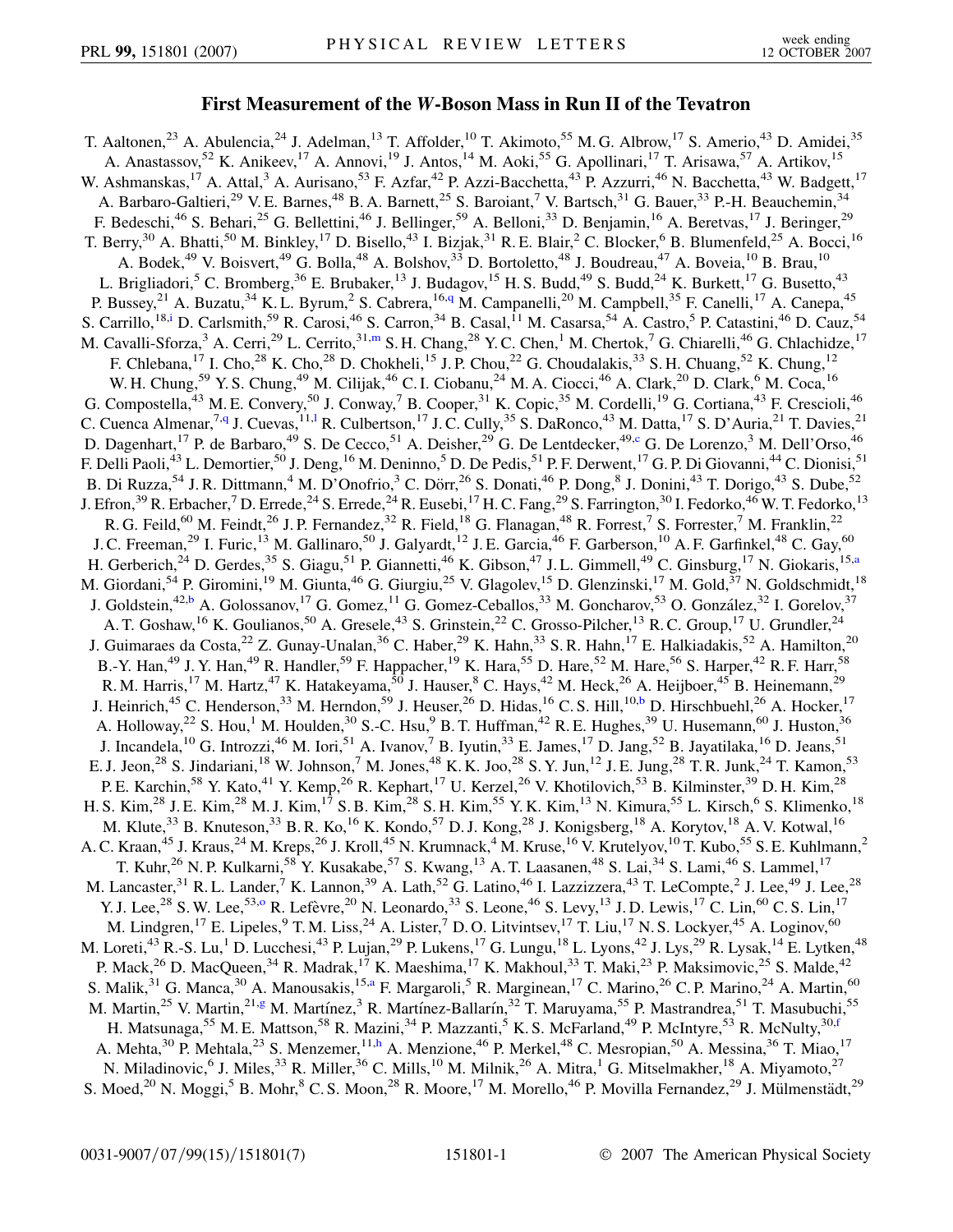<span id="page-3-4"></span><span id="page-3-3"></span><span id="page-3-1"></span>A. Mukherjee,<sup>17</sup> Th. Muller,<sup>26</sup> R. Mumford,<sup>25</sup> P. Murat,<sup>17</sup> M. Mussini,<sup>5</sup> J. Nachtman,<sup>17</sup> A. Nagano,<sup>55</sup> J. Naganoma,<sup>57</sup> K. Nakamura,<sup>55</sup> I. Naka[n](#page-8-11)o,<sup>40</sup> A. Napier,<sup>56</sup> V. Necula,<sup>16</sup> C. Neu,<sup>45</sup> M. S. Neubauer,<sup>9</sup> J. Nielsen,<sup>29,n</sup> L. Nodulman,<sup>2</sup> O. Norniella,<sup>3</sup> E. Nurse,<sup>31</sup> S. H. Oh,<sup>16</sup> Y. D. Oh,<sup>28</sup> I. Oksuzian,<sup>18</sup> T. Okusawa,<sup>41</sup> R. Oldeman,<sup>30</sup> R. Orava,<sup>23</sup> K. Osterberg,<sup>23</sup> C. Pagliarone,<sup>46</sup> E. Palencia,<sup>11</sup> V. Papadimitriou,<sup>17</sup> A. Papaikonomou,<sup>26</sup> A. A. Paramonov,<sup>13</sup> B. Parks,<sup>39</sup> S. Pashapour,<sup>34</sup> J. Patrick,<sup>17</sup> G. Pauletta,<sup>54</sup> M. Paulini,<sup>12</sup> C. Paus,<sup>33</sup> D. E. Pellett,<sup>7</sup> A. Penzo,<sup>54</sup> T. J. Phillips,<sup>16</sup> G. Piacentino,<sup>46</sup> J. Piedra,<sup>44</sup> L. Pinera,<sup>18</sup> K. Pitts,<sup>24</sup> C. Plager,<sup>8</sup> L. Pondrom,<sup>59</sup> X. Portell,<sup>3</sup> O. Poukhov,<sup>15</sup> N. Pounder,<sup>42</sup> F. Prakoshyn,<sup>15</sup> A. Pronko,<sup>17</sup> J. Proudfoot,<sup>2</sup> F. Ptohos,<sup>19,[e](#page-8-12)</sup> G. Punzi,<sup>46</sup> J. Pursley,<sup>25</sup> J. Rademacker,<sup>42,[b](#page-8-6)</sup> A. Rahaman,<sup>47</sup> V. Ramakrishnan,<sup>59</sup> N. Ranjan,<sup>48</sup> I. Redondo,<sup>32</sup> B. Reisert,<sup>17</sup> V. Rekovic,<sup>37</sup> P. Renton,<sup>42</sup> M. Rescigno,<sup>51</sup> S. Richter,<sup>26</sup> F. Rimondi,<sup>5</sup> L. Ristori,<sup>46</sup> A. Robson,<sup>21</sup> T. Rodrigo,  $^{11}$  E. Rogers,  $^{24}$  S. Rolli,  $^{56}$  R. Roser,  $^{17}$  M. Rossi,  $^{54}$  R. Rossin,  $^{10}$  P. Roy,  $^{34}$  A. Ruiz,  $^{11}$  J. Russ,  $^{12}$  V. Rusu,  $^{13}$ H. Saarikko,<sup>23</sup> A. Safonov,<sup>53</sup> W. K. Sakumoto,<sup>49</sup> G. Salamanna,<sup>51</sup> O. Saltó,<sup>3</sup> L. Santi,<sup>54</sup> S. Sarkar,<sup>51</sup> L. Sartori,<sup>46</sup> K. Sato,<sup>17</sup> P. Savard,  $34$  A. Savoy-Navarro,  $44$  T. Scheidle,  $26$  P. Schlabach,  $17$  E. E. Schmidt,  $17$  M. P. Schmidt,  $60$  M. Schmitt,  $38$ T. Schwarz,<sup>7</sup> L. Scodellaro,<sup>11</sup> A. L. Scott,<sup>10</sup> A. Scribano,<sup>46</sup> F. Scuri,<sup>46</sup> A. Sedov,<sup>48</sup> S. Seidel,<sup>37</sup> Y. Seiya,<sup>41</sup> A. Semenov,<sup>15</sup> L. Sexton-Kennedy,<sup>17</sup> A. Sfyrla,<sup>20</sup> S. Z. Shalhout,<sup>58</sup> M. D. Shapiro,<sup>29</sup> T. Shears,<sup>30</sup> P. F. Shepard,<sup>47</sup> D. Sherman,<sup>22</sup> M. Shimojima,<sup>55[,k](#page-8-13)</sup> M. Shochet,<sup>13</sup> Y. Shon,<sup>59</sup> I. Shreyber,<sup>20</sup> A. Sidoti,<sup>46</sup> P. Sinervo,<sup>34</sup> A. Sisakyan,<sup>15</sup> A. J. Slaughter,<sup>17</sup> J. Slaunwhite,<sup>39</sup> K. Sliwa,<sup>56</sup> J. R. Smith,<sup>7</sup> F. D. Snider,<sup>17</sup> R. Snihur,<sup>34</sup> M. Soderberg,<sup>35</sup> A. Soha,<sup>7</sup> S. Somalwar,<sup>52</sup> V. Sorin,<sup>36</sup> J. Spalding,<sup>17</sup> F. Spinella,<sup>46</sup> T. Spreitzer,<sup>34</sup> P. Squillacioti,<sup>46</sup> M. Stanitzki,<sup>60</sup> A. Staveris-Polykalas,<sup>46</sup> R. St. Denis,<sup>21</sup> B. Stelzer,<sup>8</sup> O. Stelzer-Chilton,<sup>42</sup> D. Stentz,<sup>38</sup> J. Strologas,<sup>37</sup> D. Stuart,<sup>10</sup> J. S. Suh,<sup>28</sup> A. Sukhanov,<sup>18</sup> H. Sun,<sup>56</sup> I. Suslov,<sup>15</sup> T. Suzuki,<su[p](#page-8-14)>55</sup> A. Taffard,<sup>24,p</sup> R. Takashima,<sup>40</sup> Y. Takeuchi,<sup>55</sup> R. Tanaka,<sup>40</sup> M. Tecchio,<sup>35</sup> P. K. Teng,<sup>1</sup> K. Terashi,<sup>50</sup> J. Thom,<sup>17,[d](#page-8-15)</sup> A. S. Thompson,<sup>21</sup> E. Thomson,<sup>45</sup> P. Tipton,<sup>60</sup> V. Tiwari,<sup>12</sup> S. Tkaczyk,<sup>17</sup> D. Toback,<sup>53</sup> S. Tokar,<sup>14</sup> K. Tollefson,<sup>36</sup> T. Tomura,<sup>55</sup> D. Tonelli,<sup>46</sup> S. Torre,<sup>19</sup> D. Torretta,<sup>17</sup> S. Tourneur,<sup>44</sup> W. Trischuk,<sup>34</sup> S. Tsuno,<sup>40</sup> Y. Tu,<sup>45</sup> N. Tur[i](#page-8-1)ni,<sup>46</sup> F. Ukegawa,<sup>55</sup> S. Uozumi,<sup>55</sup> S. Vallecorsa,<sup>20</sup> N. van Remortel,<sup>23</sup> A. Varganov,<sup>35</sup> E. Vataga,<sup>37</sup> F. Vazquez,<sup>18,i</sup> G. Velev, <sup>17</sup> C. Vellidis, <sup>46,[a](#page-8-5)</sup> G. Veramendi, <sup>24</sup> V. Veszpremi, <sup>48</sup> M. Vidal, <sup>32</sup> R. Vidal, <sup>17</sup> I. Vila, <sup>11</sup> R. Vilar, <sup>11</sup> T. Vine, <sup>31</sup> M. Vogel,<sup>37</sup> I. Vollrath,<sup>34</sup> I. Volobouev,<sup>29,0</sup> G. Volpi,<sup>46</sup> F. Würthwein,<sup>9</sup> P. Wagner,<sup>53</sup> R. G. Wagner,<sup>2</sup> R. L. Wagner,<sup>17</sup> J. Wagner,<sup>26</sup> W. Wagner,<sup>26</sup> R. Wallny,<sup>8</sup> S. M. Wang,<sup>1</sup> A. Warburton,<sup>34</sup> D. Waters,<sup>31</sup> M. Weinberger,<sup>53</sup> W. C. Wester III,<sup>17</sup> B. Whitehouse,<sup>56</sup> D. Whiteson,<sup>45[,p](#page-8-14)</sup> A. B. Wicklund,<sup>2</sup> E. Wicklund,<sup>17</sup> G. Williams,<sup>34</sup> H. H. Williams,<sup>45</sup> P. Wilson,<sup>17</sup> B. L. Winer,<sup>39</sup> P. Wittich,<sup>17[,d](#page-8-15)</sup> S. Wolbers,<sup>17</sup> C. Wolfe,<sup>13</sup> T. Wright,<sup>35</sup> X. Wu,<sup>20</sup> S. M. Wynne,<sup>30</sup> A. Yagil,<sup>9</sup> K. Yamamoto,<sup>41</sup> J. Yamaoka,<sup>52</sup> T. Yamashita,<sup>40</sup> C. Yang,<sup>60</sup> U.K. Yang,<sup>13,[j](#page-8-16)</sup> Y.C. Yang,<sup>28</sup> W.M. Yao,<sup>29</sup> G.P. Yeh,<sup>17</sup> J. Yoh,<sup>17</sup> K. Yorita,<sup>13</sup> T. Yoshida,<sup>41</sup> G. B. Yu,<sup>49</sup> I. Yu,<sup>28</sup> S. S. Yu,<sup>17</sup> J. C. Yun,<sup>17</sup> L. Zanello,<sup>51</sup> A. Zanetti,<sup>54</sup> I. Zaw,<sup>22</sup> X. Zhang,<sup>24</sup>

J. Zhou, $52$  and S. Zucchelli<sup>5</sup>

(CDF Collaboration)

<sup>1</sup>*Institute of Physics, Academia Sinica, Taipei, Taiwan 11529, Republic of China*<br><sup>2</sup><sup>4</sup> *League Mational Laboratory, Argonna Illinois 60430, USA* 

<span id="page-3-5"></span><span id="page-3-2"></span><span id="page-3-0"></span>*Argonne National Laboratory, Argonne, Illinois 60439, USA*<br><sup>3</sup> *Argonne National Laboratory, Argonne, Illinois 60439, USA*<sup>3</sup>

*Institut de Fisica d'Altes Energies, Universitat Autonoma de Barcelona, E-08193, Bellaterra (Barcelona), Spain* <sup>4</sup>

*Baylor University, Waco, Texas 76798, USA* <sup>5</sup>

<sup>5</sup>Istituto Nazionale di Fisica Nucleare, University of Bologna, I-40127 Bologna, Italy

*Brandeis University, Waltham, Massachusetts 02254, USA* <sup>7</sup>

*University of California, Davis, Davis, California 95616, USA* <sup>8</sup>

*University of California, Los Angeles, Los Angeles, California 90024, USA* <sup>9</sup>

<sup>9</sup>University of California, San Diego, La Jolla, California 92093, USA<br><sup>10</sup>University of California, Santa Barbara, Santa Barbara, California 93106, USA<br><sup>11</sup>Instituto de Fisica de Cantabria, CSIC-University of Cantabria,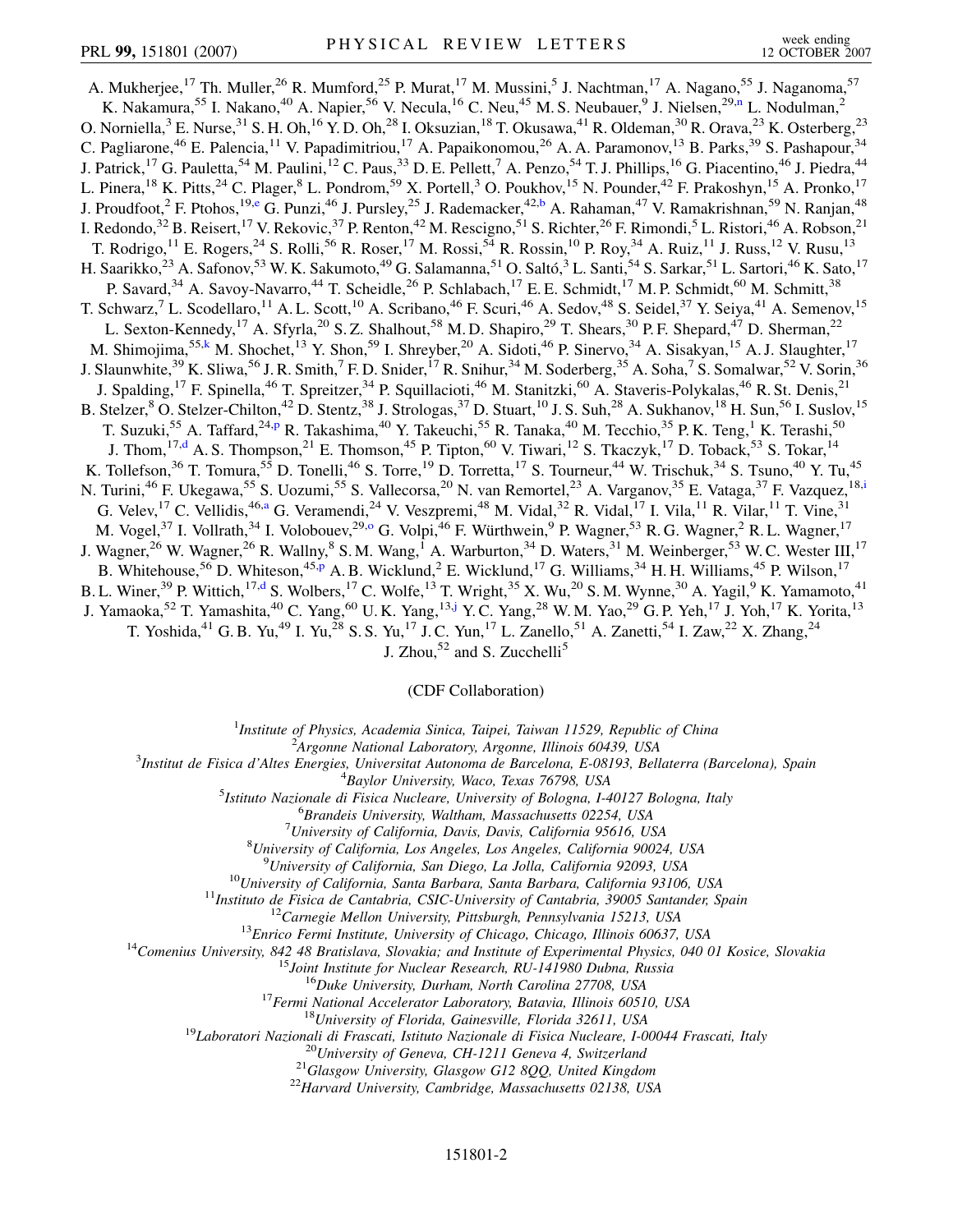<sup>23</sup>*Division of High Energy Physics, Department of Physics, University of Helsinki and Helsinki Institute of Physics, FIN-00014 Helsinki, Finland*<br><sup>24</sup>University of Illinois, Urbana, Illinois 61801, USA<br><sup>25</sup>The Johns Hopkins University, Baltimore, Maryland 21218, USA<br><sup>26</sup>Institut für Experimentelle Kernphysik, Universität Karlsruhe, 761 *Seoul National University, Seoul 151-742, Korea;*  $\mu$ SungKyunKwan University, Suwon 440-746, Korea<br><sup>29</sup>Ernest Orlando Lawrence Berkeley National Laboratory, Berkeley, California 94720, USA<br><sup>30</sup>University of Liverpool, Liverpool L69 7ZE, United Kingdom<br><sup>31</sup>University Col <sup>34</sup>Institute of Particle Physics: McGill University, Montréal, Canada H3A 2T8; and University of Toronto, Toronto, Canada M5S 1A7<br><sup>35</sup> University of Michigan, Ann Arbor, Michigan 48109, USA<br><sup>36</sup> Michigan State University, East Lansing, Michigan 48824, USA<br><sup>37</sup> University of New Mexico, Albuquerque, N <sup>42</sup>University of Oxford, Oxford OX1 3RH, United Kingdom<br><sup>43</sup>Istituto Nazionale di Fisica Nucleare, University of Padova, Sezione di Padova-Trento, I-35131 Padova, Italy<br><sup>44</sup>LPNHE, Universite Pierre et Marie Curie/IN2P3-C <sup>48</sup>Purdue University, West Lafayette, Indiana 47907, USA<br><sup>49</sup>University of Rochester, Rochester, New York 14627, USA<br><sup>49</sup>University of Rochester, Rochester, New York 14627, USA<br><sup>51</sup>Istituto Nazionale di Fisica Nucleare, <sup>60</sup>*Yale University, New Haven, Connecticut 06520, USA* (Received 3 July 2007; published 12 October 2007) We present a measurement of the *W*-boson mass using 200 pb<sup>-1</sup> of data collected in  $p\bar{p}$  collisions at we present a measurement or the *w*-boson mass using 200 pot or data conected in *pp* consions at  $\sqrt{s}$  = 1.96 TeV by the CDF II detector at run II of the Fermilab Tevatron. With a sample of 63 964 *W*  $\rightarrow$ *ev* candidates and 51 128  $W \rightarrow \mu \nu$  candidates, we measure  $M_W = 80413 \pm 34$ <sub>stat</sub>  $\pm 34$ <sub>syst</sub> = 80413  $\pm$ 48 MeV/ $c^2$ . This is the most precise single measurement of the *W*-boson mass to date. PRL 99, 151801 (2007) PHYSICAL REVIEW LETTERS week ending

DOI: [10.1103/PhysRevLett.99.151801](http://dx.doi.org/10.1103/PhysRevLett.99.151801) PACS numbers: 14.70.Fm, 13.38.Be, 13.85.Qk

The standard model (SM) invokes the Higgs mechanism of spontaneous symmetry breaking to generate mass for the *W* and *Z* bosons, which mediate the weak force. The  $SU(2) \times U(1)$  symmetry of the electroweak interaction predicts the relation between the *W*- and *Z*-boson masses and the electromagnetic and weak gauge couplings. The prediction for the *W*-boson mass  $M_W$  in terms of the precisely measured *Z*-boson mass  $M<sub>Z</sub>$ , the Fermi decay constant  $G_F$  extracted from the muon lifetime measurement, and the electromagnetic coupling  $\alpha$  at the scale  $M_7$ are given in the ''on-shell'' scheme by [[1](#page-8-17)]

$$
M_W^2 = \frac{\hbar^3}{c} \frac{\pi \alpha}{\sqrt{2}G_F} \frac{1}{(1 - c_W^2)(1 - \Delta r)},
$$

where  $c_W = M_W/M_Z$  and  $\Delta r$  is the quantum-loop correction. A precise measurement of  $M_W$  provides a measurement of  $\Delta r$ . In the SM the contributions to  $\Delta r$  are dominated by the top quark and the Higgs boson loops,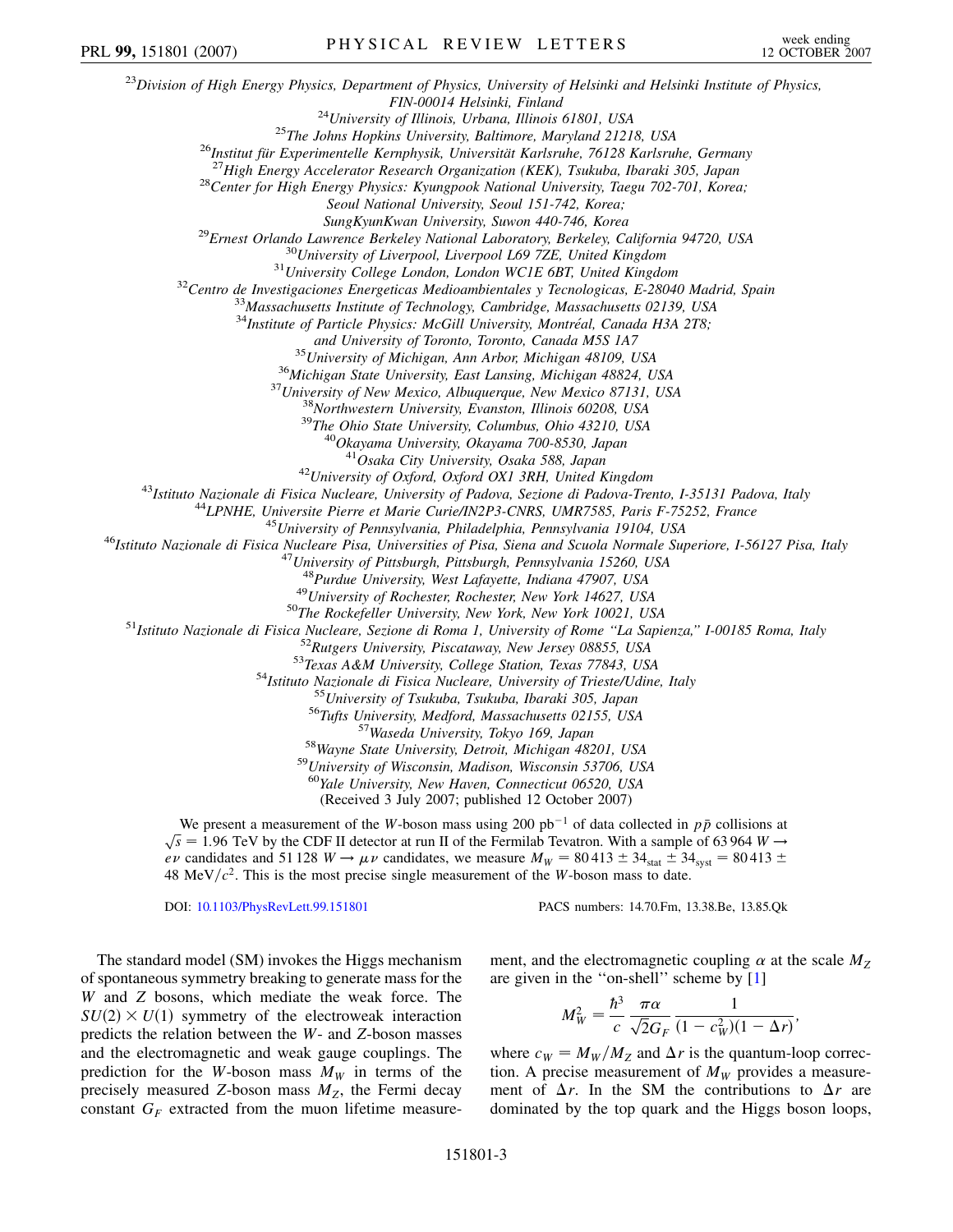such that  $M_W$  in conjunction with the top quark mass constrains the mass  $m_H$  of the undiscovered Higgs boson. An  $m_H$  constraint, inconsistent with direct searches, can indicate the presence of new physics, such as contributions to  $\Delta r$  from supersymmetric particles [[2](#page-8-18)].

The *W*-boson mass [[1\]](#page-8-17) has been measured most precisely by the LEP [[3,](#page-8-19)[4\]](#page-8-20) and Tevatron [\[5](#page-8-21)] experiments, with the world average  $M_W = 80392 \pm 29 \text{ MeV}/c^2$  [\[4](#page-8-20)]. At the Tevatron, *W* bosons are mainly produced in quark  $(q)$ antiquark  $(\bar{q})$  annihilation  $q' \bar{q} \rightarrow W + X$ . Here *X* includes the QCD radiation that forms the ''hadronic recoil'' balancing the boson's transverse momentum  $p_T$  [[6\]](#page-8-22). The  $W \rightarrow$  $\ell \nu$  decays, characterized by a high- $p_T$  charged lepton ( $\ell =$  $e$  or  $\mu$ ) and neutrino, can be selected with high purity and provide precise mass information.

This analysis  $[7,8]$  $[7,8]$  $[7,8]$  uses 200 pb<sup>-1</sup> collected by the This analysis [[7](#page-8-23),8] uses 200 pp  $\cdot$  conected by the CDF II detector [7] in  $p\bar{p}$  collisions at  $\sqrt{s} = 1.96$  TeV at the Tevatron. CDF II is a magnetic spectrometer surrounded by calorimeters and muon detectors. We use the central drift chamber (COT) [\[9\]](#page-8-25), the central calorimeter  $[10]$  with embedded wire chambers  $[11]$  at the electromagnetic (EM) shower maximum, and the muon detectors [\[12\]](#page-8-28) for identification of muons and electrons with  $|\eta|$  < 1 [\[6\]](#page-8-22) and measurement of their four-momenta. The muon (electron) trigger requires a COT track with  $p_T > 18(9) \text{ GeV}/c$ [\[6\]](#page-8-22) and matching muon chamber hits (EM calorimeter cluster with  $E_T > 18$  GeV).

In the analysis, we select muons with a COT track matched to muon chamber hits and passing quality requirements, track  $p_T > 30 \text{ GeV}/c$ , and a minimum-ionization signal in the calorimeter. Cosmic rays are rejected using COT hit timing [[13](#page-8-29)]. We select electrons with track  $p_T$  > 18 GeV/c, EM cluster  $E_T > 30$  GeV [\[6](#page-8-22)[,7\]](#page-8-23), and passing quality requirements on the COT track and the trackcluster matching. Additional requirements are based on the ratio of the calorimeter energy *E* to track momentum  $p(E/pc < 2)$ , the ratio of energies detected in the hadronic and EM calorimeters  $E_{\text{Had}}/E_{\text{EM}}$  < 0.1, and the transverse shower profile [\[7](#page-8-23)]. A veto on the presence of a second lepton suppresses *Z*-boson background, with negligible loss of *W*-boson events. Control samples of *Z*-boson events require two oppositely charged leptons with the above criteria.

The  $\vec{p}_T$  of the hadronic recoil ( $\vec{u}$ ) equals the vector sum  $\vec{u} = \sum_i E_i \sin(\theta_i) \hat{n}_i/c$  over calorimeter towers [\[10\]](#page-8-26), with energy  $E_i$ , polar angle  $\theta_i$ , and transverse directions specified by unit vectors  $\hat{n}_i$ . Energy associated with the charged lepton(s) is not included. We impose  $\vec{p}_T$  balance to infer the neutrino's transverse momentum  $p_T^{\nu} \equiv \left| -\vec{p}_T^{\ell} - \vec{u} \right|$  [\[6\]](#page-8-22) and the *W* transverse mass  $m_T = \sqrt{2(p_T^{\ell} p_T^{\nu} - \vec{p}_T^{\ell} \cdot \vec{p}_T^{\nu})}$  $2(p_T^{\ell} p_T^{\nu} - \vec{p}_T^{\ell} \cdot \vec{p}_T^{\nu})$  $\tilde{a}$  $\int \! c$ . We require  $p_T^{\nu} > 30 \text{ GeV}/c$  and  $|\vec{u}| < 15 \text{ GeV}/c$  to obtain a *W* candidate sample of high purity, whose  $m<sub>T</sub>$  and lepton  $p_T$  distributions are strongly correlated with  $M_W$ . The sample consists of 63964  $W \rightarrow e \nu$  and 51128  $W \rightarrow \mu \nu$ candidates.

The *W*-boson mass is extracted by performing binned maximum likelihood fits to the distributions of  $m<sub>T</sub>$ ,  $p<sub>T</sub><sup>\ell</sup>$ , and  $p_T^{\nu}$ . We generate 800 templates as functions of  $M_W$  between 80 GeV/ $c^2$  and 81 GeV/ $c^2$  using a custom Monte Carlo (MC) simulation [[7](#page-8-23)] of boson production and decay, and of the detector response to the lepton(s) and hadronic recoil. The custom MC optimizes computing speed and control of systematic uncertainties. The kinematics of *W*- and *Z*-boson decays are obtained from the RESBOS [[14](#page-8-30)] program. We tune the nonperturbative form factor in RESBOS, which describes the boson  $p<sub>T</sub>$  spectrum at low  $p<sub>T</sub>$ , on the dilepton  $p<sub>T</sub>$  distributions in the *Z*-boson data. Single photons (final-state radiation) radiated from the final-state leptons are generated according to the WGRAD program [[15](#page-8-31)]. The final-state radiation photon energies are increased by 10% (with an absolute uncertainty of 5%) to account for additional energy loss due to two-photon radiation [\[16\]](#page-8-32). WGRAD is also used to estimate the initial-state QED radiation. We use the CTEQ6M [\[17\]](#page-8-33) set of parton distribution functions and their uncertainties.

The custom MC simulation performs a hit-level simulation of the lepton track. A fine-grained model of passive material properties is used to calculate ionization and radiative energy loss and multiple Coulomb scattering. Bremsstrahlung photons and conversion electrons are generated and propagated to the calorimeter. COT hits are generated according to the resolution ( $\approx$ 150  $\mu$ m) and efficiencies measured from muon tracks in  $Y$ ,  $W$ , and *Z*-boson decays. A helix fit (with optional beam constraint) is performed to simulate the reconstructed track.

The alignment of the COT is performed using a highpurity sample of high- $p_T$  cosmic ray muons. Each muon's complete trajectory is fit to a single helix [[13](#page-8-29)]. The fits determine the relative locations of the sense wires, including gravitational and electrostatic displacements, with a precision of a few microns. We constrain remaining misalignments, which cause a bias in the track curvature, by comparing  $\langle E/pc \rangle$  for electrons and positrons.

The tracker momentum scale is measured by template fitting the  $J/\psi \rightarrow \mu \mu$  and  $Y \rightarrow \mu \mu$  mass peaks. The  $J/\psi$ fits are performed in bins of  $\langle 1/p_T^{\ell}(\mu) \rangle$  to measure any nonlinearity due to mismodeling of the ionization energy loss and other smaller effects, and in bins of  $\langle \cot \theta(\mu) \rangle$  to measure the magnetic field nonuniformity. To account for the observed momentum nonlinearity, a downward 6% correction to the predicted ionization energy loss is applied in the simulation to make the measured  $J/\psi$  mass independent of  $\langle 1/p_T^{\ell}(\mu) \rangle$ . The calibration derived from the  $J/\psi$  and Y data yields  $M_Z = 91\,184 \pm 43_{stat} \text{ MeV}/c^2$ (Fig. [1](#page-6-0)) from the  $Z \rightarrow \mu \mu$  data, consistent with the world average [\[1,](#page-8-17)[4](#page-8-20)] of 91 188  $\pm$  2 MeV/ $c^2$ . The systematic uncertainties due to QED radiative corrections and magnetic field nonuniformity dominate the total uncertainty of 0.02% on the combined momentum scale, derived from the  $J/\psi$ , Y, and Z-boson mass fits.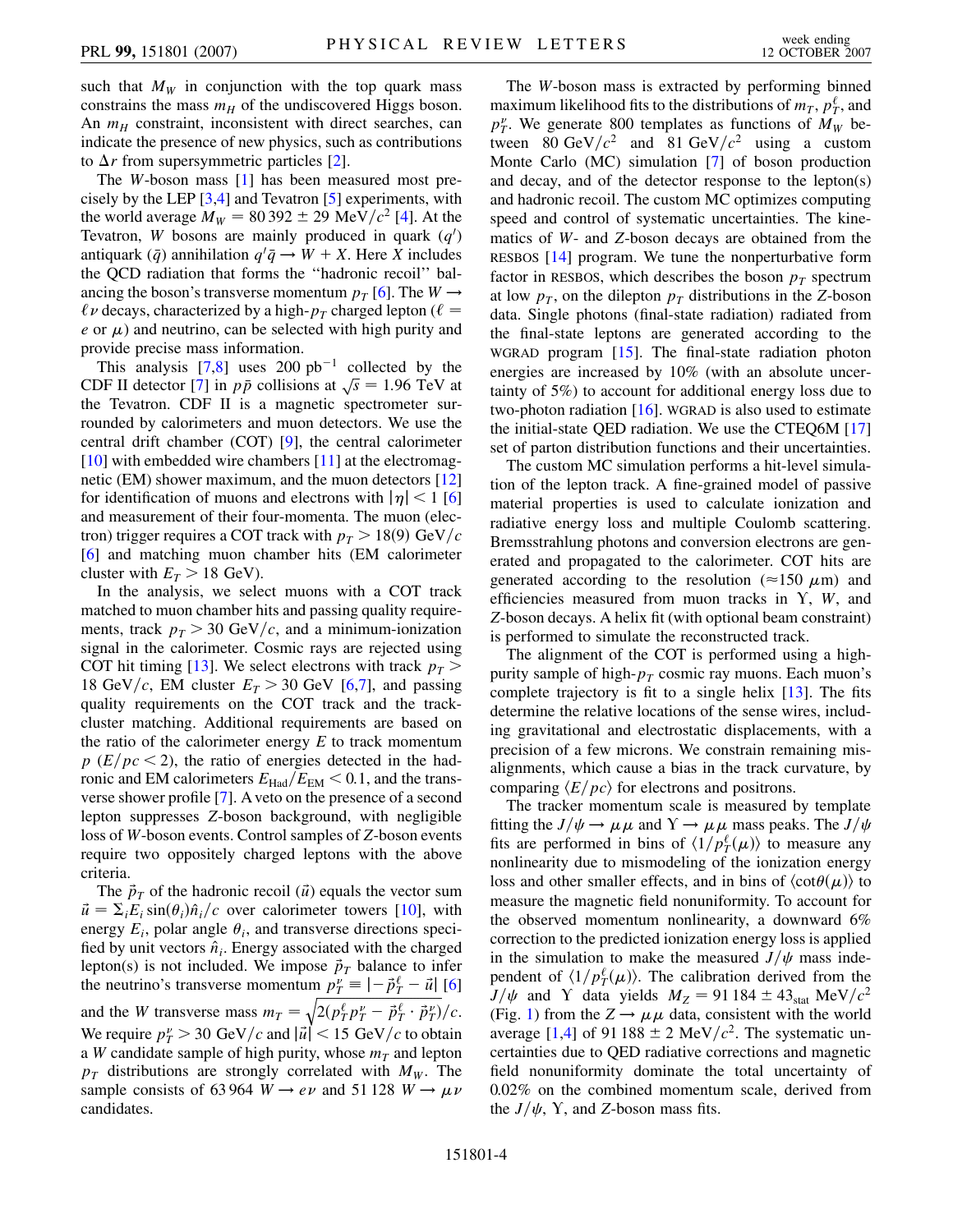

<span id="page-6-0"></span>

FIG. 1. The  $Z \rightarrow ee$  (top panel) and  $Z \rightarrow \mu \mu$  (bottom panel) mass fits, showing the data (points) and the simulation (histogram). The arrows indicate the fitting range.

We simulate the electron cluster by merging the energies of the primary electron and the proximate bremsstrahlung photons and conversion electrons. The distributions of electron and photon energy loss in the solenoid coil, and leakage into the hadronic calorimeter, are determined using GEANT  $[18]$  $[18]$  $[18]$  as a function of  $E<sub>T</sub>$ . The fractional energy resolution is given by the quadrature sum of a sampling term  $(13.5\% / \sqrt{E_T / \text{GeV}})$  and a constant term  $\kappa = (0.89 \pm 1)$ 0*:*15% applied to the cluster energy, and an additional constant term  $\kappa_{\gamma} = (8.3 \pm 2.2)\%$  applied only to the energies of bremsstrahlung photons and conversion electrons. The  $\kappa_{\gamma}$  term contributes  $\approx 1.3\%$  in quadrature to the

<span id="page-6-1"></span>

FIG. 2. The distribution of  $E/pc$  for the  $W \rightarrow e\nu$  data (points) and the best-fit simulation (histogram) including the small jet background (shaded). The arrows indicate the fitting range used for the electron energy calibration. The jet background, which is barely visible on this scale, contributes a negligible uncertainty in the calibrations of the electron energy scale and the amount of radiative material.

<span id="page-6-2"></span>

FIG. 3. Left panel: The  $u_{\parallel}$  distribution for the electron channel data (points) and simulation (histogram). Right panel: The  $|\vec{u}|$ distribution for the muon channel. The mean and rms of the histograms agree between data and simulation, within the statistical precisions of  $\approx 1\%$ .

effective constant term for the inclusive electron sample. The distribution of the underlying event energy [[7](#page-8-23)] in the cluster is simulated. We tune  $\kappa$  on the width of the  $E/pc$ peak (Fig. [2\)](#page-6-1) of the *W*-boson sample, and  $\kappa_{\gamma}$  on the width of the  $Z \rightarrow ee$  mass peak when both electrons are radiative  $(E/pc > 1.06)$ .

Given the tracker momentum calibration, we fit the  $E/pc$  peak in bins of electron  $E<sub>T</sub>$  to determine the electron energy scale and nonlinearity. The position of the  $E/pc$  peak is sensitive to the number of radiation lengths  $X_0$  ( $\approx$ 19%), due to bremsstrahlung upstream of the COT. We constrain  $X_0$  by comparing the fraction of electrons with high  $E/pc$  between data and simulation. Applying the *E*/ $pc$ -based energy calibration, we fit the  $Z \rightarrow ee$  mass peak and measure  $M_Z = 91\,190 \pm 67_{\text{stat}}$  MeV/ $c^2$  (Fig. [1\)](#page-6-0), consistent with the world average  $[1,4]$  $[1,4]$  $[1,4]$ . For maximum precision, the energy scales from the *W E/pc* fit and the  $Z \rightarrow ee$  mass fit are combined using the best linear unbiased estimate (BLUE) method [\[19\]](#page-8-35), with a resulting uncertainty that is mostly statistical.

The recoil  $\vec{u}$  excludes towers in which the lepton(s) deposit energy. The underlying event energy in these towers is measured from the nearby towers in *W*-boson data, including its dependence on  $\eta^{\ell}$  and  $\vec{u}$ . The resolution of  $\vec{u}$ has jetlike and underlying event components, with the

<span id="page-6-3"></span>TABLE I. Fit results and uncertainties for  $M_W$ . The fit windows are 65–90 GeV/ $c^2$  for the  $m<sub>T</sub>$  fit and 32–48 GeV/ $c$  for the  $p_T^{\ell}$  and  $p_T^{\nu}$  fits. The  $\chi^2$  of the fit is computed using the expected statistical errors on the data points.

| Distribution      | W-boson mass (MeV/ $c2$ )             | $\chi^2/$ (dof) |
|-------------------|---------------------------------------|-----------------|
| $m_T(e, \nu)$     | $80\,493 \pm 48_{stat} \pm 39_{syst}$ | 86/48           |
| $p_T^{\ell}(e)$   | $80\,451 \pm 58_{stat} \pm 45_{syst}$ | 63/62           |
| $p_T^{\nu}(e)$    | $80\,473 \pm 57_{stat} \pm 54_{syst}$ | 63/62           |
| $m_T(\mu, \nu)$   | $80349 \pm 54_{stat} \pm 27_{syst}$   | 59/48           |
| $p_T^{\ell}(\mu)$ | $80321 \pm 66_{stat} \pm 40_{syst}$   | 72/62           |
| $p_T^{\nu}(\mu)$  | $80\,396 \pm 66_{stat} \pm 46_{syst}$ | 44/62           |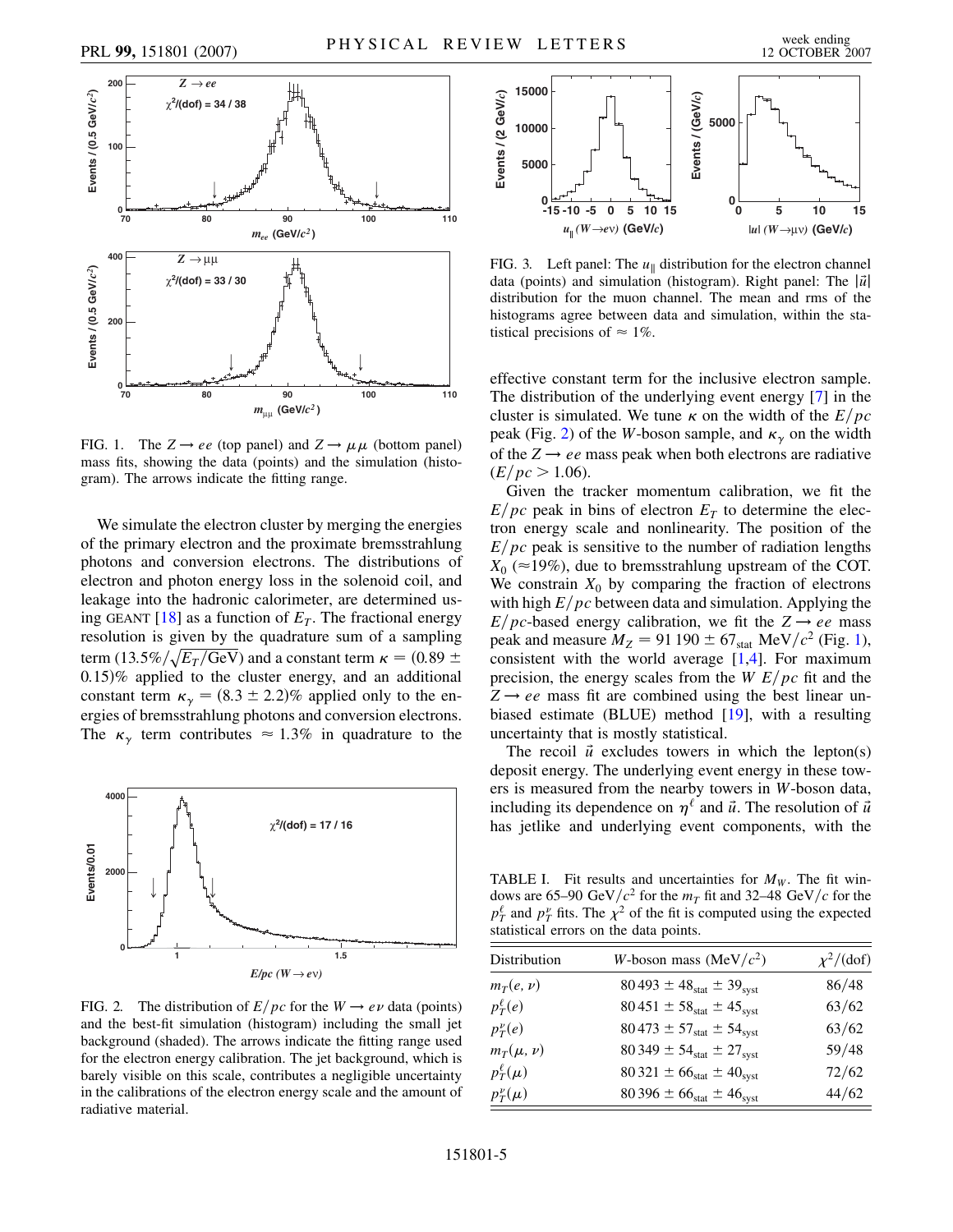<span id="page-7-0"></span>

FIG. 4. The  $m<sub>T</sub>$  distribution of the data (points) and the best-fit simulation template (histogram) including backgrounds (shaded), for muons (top panel) and electrons (bottom panel). The arrows indicate the fitting range. The  $\chi^2/$  (dof) for the electron channel distribution receives large contributions from a few bins near 65 GeV/ $c^2$ , which do not bias the mass fit.

latter modeled using data triggered on inelastic  $\bar{p}p$  interactions. The recoil parametrizations are tuned on the mean and rms of the  $\vec{p}_T$  imbalance between the dilepton  $\vec{p}_T$  and  $\vec{u}$ in  $Z \rightarrow \ell \ell$  events. The lepton identification efficiency is measured as a function of  $u_{\parallel} = \vec{u} \cdot \vec{p}_{T}^{\ell}/p_{T}^{\ell}$  using the  $Z \rightarrow$  $\ell\ell$  data, in order to model its effect on the  $p_T^{\ell}$  and  $p_T^{\nu}$ distributions. Cross-checks of the recoil model using the *W*-boson data show good agreement (Fig. [3](#page-6-2)).

Backgrounds in the *W*-boson candidate samples arise from misidentified jets containing high- $p<sub>T</sub>$  tracks and EM clusters,  $Z \rightarrow \ell \ell$  where a lepton is not reconstructed and mimics a neutrino,  $W \rightarrow \tau \nu$ ,  $\pi/K$  decays in flight (DIF), and cosmic rays. Jet, DIF, and cosmic ray backgrounds are estimated from the data to be less than 0.5% combined. The  $W \rightarrow \tau \nu$  background is 0.9% (0.9%), and the  $Z \rightarrow \ell \ell$ background is 6.6% (0.24%) in the muon (electron) channel, as estimated using a detailed GEANT-based detector simulation. The background shapes are obtained using simulation and data-derived distributions.

Table [I](#page-6-3) shows the fit results from the  $m_T$  (Fig. [4](#page-7-0)),  $p_T^{\ell}$ , and  $p_T^{\nu}$  distributions. These fits are partially uncorrelated and have different systematic uncertainties, thus providing an important cross-check. The fit values were hidden during analysis by adding an unknown offset in the range  $[-100, 100]$  MeV/ $c^2$ . The systematic uncertainties (Table [II\)](#page-7-1) were evaluated by fitting MC events to propagate the analysis parameter uncertainties to  $M_W$ .

<span id="page-7-1"></span>TABLE II. Systematic and total uncertainties in  $MeV/c<sup>2</sup>$  for the  $m<sub>T</sub>$  fits, which are the most precise. The last column shows the correlated uncertainties.

| Systematic                 | $W \rightarrow e \nu$ | $W \rightarrow \mu \nu$ | Common |
|----------------------------|-----------------------|-------------------------|--------|
| $p_T(W)$ model             | 3                     | 3                       | 3      |
| <b>OED</b> radiation       | 11                    | 12                      | 11     |
| Parton distributions       | 11                    | 11                      | 11     |
| Lepton energy scale        | 30                    | 17                      | 17     |
| Lepton energy resolution   |                       | 3                       |        |
| Recoil energy scale        |                       | Q                       | 9      |
| Recoil energy resolution   |                       |                         |        |
| $u_{\parallel}$ efficiency | 3                     |                         |        |
| Lepton removal             |                       | 5                       |        |
| <b>Backgrounds</b>         |                       | 9                       |        |
| Total systematic           | 39                    | 27                      | 26     |
| Total uncertainty          | 62                    | 60                      | 26     |

The consistency of the fit results (Table [I](#page-6-3)) obtained from the different distributions shows that the *W*-boson production, decay, and the hadronic recoil are well modeled. The statistical correlations (evaluated using ensembles of MC events) between the  $m_T$  and  $p_T^{\ell}(p_T^{\nu})$  fit values is 69% (68%), and between the  $p_T^{\ell}$  and  $p_T^{\nu}$  fit values is 27%. We numerically combine (using the BLUE method) the six individually fitted  $M_W$  values, including their correlations, to obtain  $M_W = 80413 \pm 34_{stat} \pm 34_{syst} \text{ MeV}/c^2$ , with  $\chi^2/$ (dof) = 4*:*8/5. The  $m_T$ ,  $p_T^{\ell}$ , and  $p_T^{\nu}$  fits in the electron (muon) channel contribute weights of 32.3% (47.7%), 8.9% (3.4%), and 6.8% (0.9%), respectively. This establishes an *a priori* procedure to incorporate the information from individual fits. The muon (electron) channel alone yields  $M_W = 80352 \pm 60 \text{ MeV}/c^2$   $(M_W = 80477 \pm 1000 \text{ MeV})$ 62 MeV/ $c^2$ ) with  $\chi^2$ /(dof) = 1.4/2(0.8/2). The  $m<sub>T</sub>$  ( $p_T^{\ell}$ ,  $p_T^{\nu}$ ) fit results from the muon, and electron channels are consistent with a probability of  $7\%$  (18%, 43%), taking into account their correlations.

In conclusion, we report the first measurement of the *W*-boson mass from run II of the Tevatron. We measure  $M_W = 80413 \pm 48$  MeV/ $c^2$ , the most precise single measurement to date, and we update the world average [[4](#page-8-20)] to  $M_W = 80398 \pm 25$  MeV/ $c^2$ . This analysis significantly improves in precision over previous Tevatron measurements, not only through the increased integrated luminosity but also through improved analysis techniques and understanding of systematic uncertainties. As many simulation parameters are constrained by data control samples, their uncertainties are statistical in nature and are expected to be reduced with more data. Inclusion of our result in the global electroweak fit [[4,](#page-8-20)[7\]](#page-8-23) reduces the predicted mass of the SM Higgs boson by 6 GeV $/c^2$  and decreases its range to  $m_H = 76^{+33}_{-24}$  GeV/ $c^2$ .

We thank the Fermilab staff and the technical staffs of the participating institutions for their vital contributions. This work was supported by the U.S. Department of